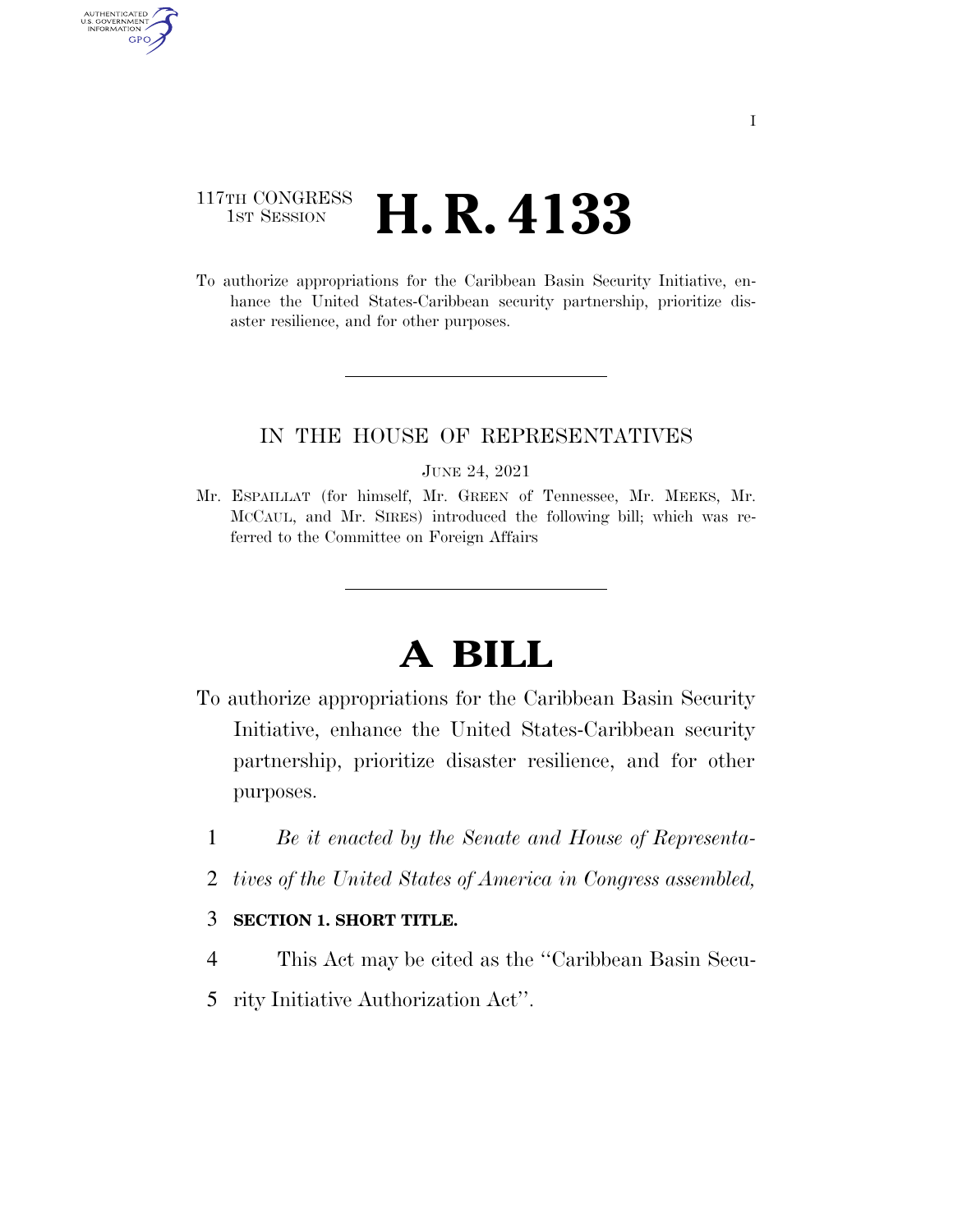## **SEC. 2. AUTHORIZATION OF APPROPRIATIONS FOR THE CARIBBEAN BASIN SECURITY INITIATIVE.**

 (a) AUTHORIZATION.—There is authorized to be ap- propriated \$74,800,000 for each of fiscal years 2022 through 2026 to carry out the Caribbean Basin Security Initiative to achieve the purposes described in subsection (b).

 (b) PURPOSES.—The purposes described in this sub-section are the following:

 (1) To promote citizen safety, security, and the 11 rule of law in the Caribbean through increased stra- tegic engagement with the governments of bene- ficiary countries and with elements of local civil soci-ety, including the private sector, in such countries.

 (2) To carry out the promotion of such safety, security, and the rule of law through efforts includ-ing the following:

 (A) Capacity building for law enforcement and military units, including professionalization, anti-corruption and human rights training, vet-21 ting, and community-based policing.

 (B) Maritime and aerial security coopera- tion, including assistance to strengthen Carib- bean maritime and aerial interdiction oper-ations capability and the provision of support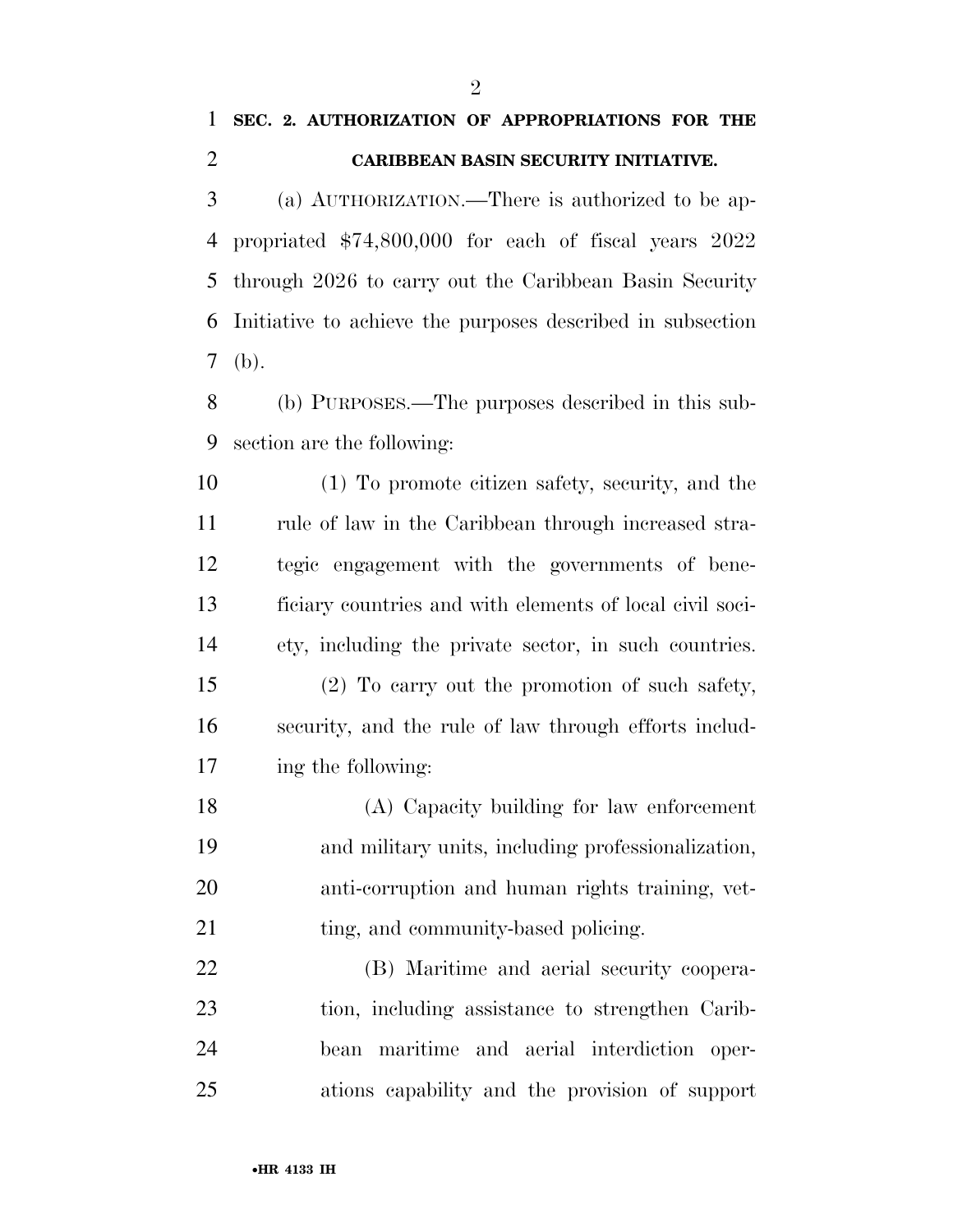systems and equipment, training, and mainte-nance.

 (C) Border and port security cooperation, including support to strengthen capacity for screening and to intercept narcotics, weapons, bulk cash, and other contraband at airports and seaports.

 (D) Support for justice sector reform and strengthening of the rule of law, including ca- pacity building for prosecutors, judges, and other justice officials, and support to increase 12 the efficacy of criminal courts.

 (E) Cybersecurity and cybercrime coopera- tion, including capacity-building and support for cybersecurity systems.

 (F) Countering transnational criminal or- ganizations and local gang activity, including capacity-building, equipment, and support for operations targeting the finances and illegal ac- tivities of transnational criminal networks and local gangs such as their recruitment of at-risk youth, and the provision of assistance to popu- lations vulnerable to being victims of extortion and crime by criminal networks.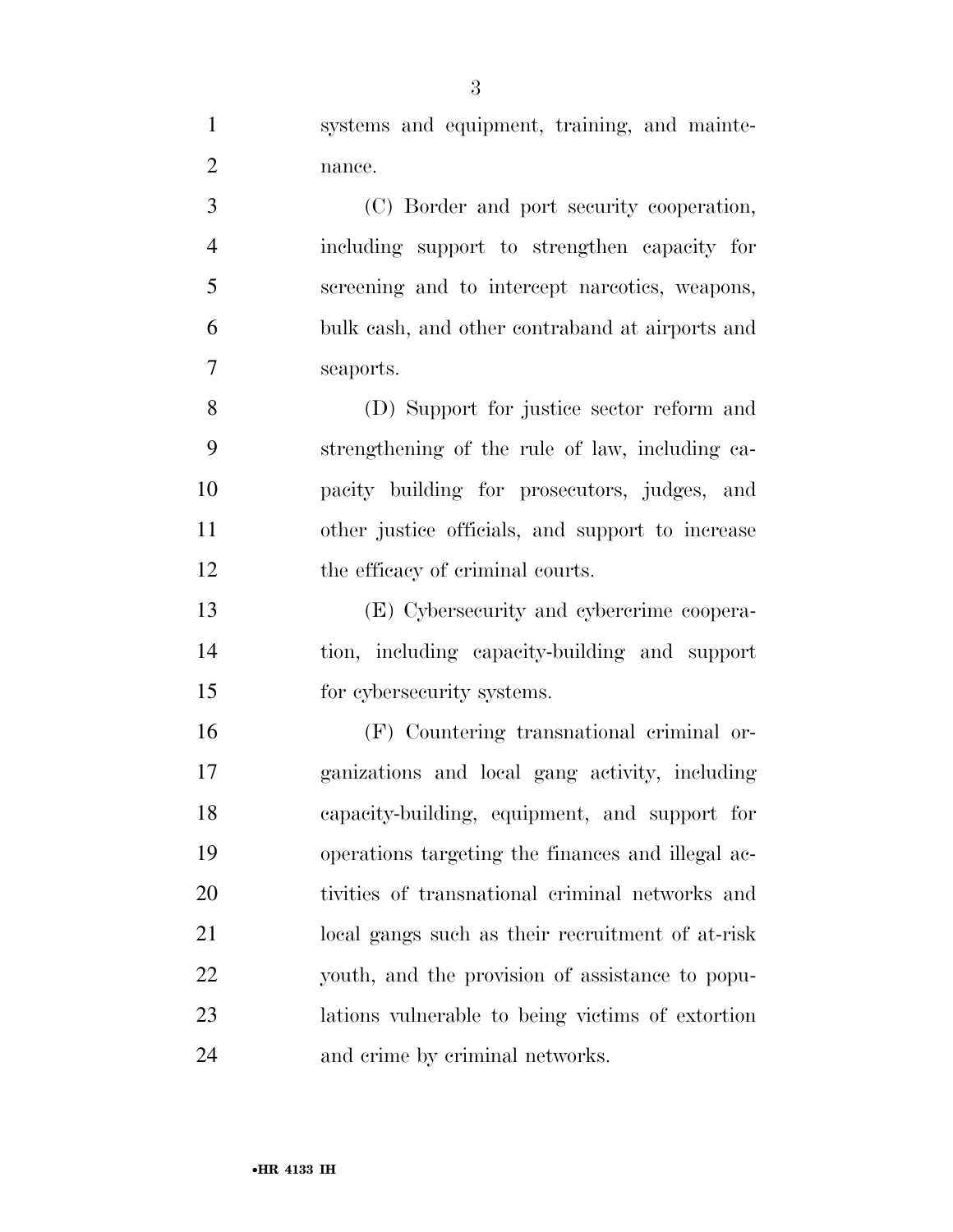| $\mathbf{1}$   | (G) Strengthening special prosecutorial of-        |
|----------------|----------------------------------------------------|
| $\overline{2}$ | fices and providing technical assistance to com-   |
| 3              | corruption, money laundering, financial<br>bat     |
| $\overline{4}$ | crimes, extortion, and human rights crimes, and    |
| 5              | conduct asset forfeitures and criminal analysis.   |
| 6              | (H) Strengthening the ability of the secu-         |
| 7              | rity sector to respond to and become more resil-   |
| 8              | ient in the face of natural disasters, including   |
| 9              | by carrying out training exercises to ensure       |
| 10             | critical infrastructure and ports are able to      |
| 11             | come back online rapidly following disasters and   |
| 12             | providing preparedness training to police and      |
| 13             | first responders.                                  |
| 14             | (I) Supporting training for civilian police        |
| 15             | and appropriate security services in criminal in-  |
| 16             | vestigations, best practices for citizen security, |
| 17             | and the protection of human rights.                |
| 18             | (J) Improving community and law enforce-           |
| 19             | ment cooperation to improve effectiveness and      |
| 20             | professionalism of police and increase mutual      |
| 21             | trust.                                             |
| 22             | (K) Increasing economic opportunities for          |
| 23             | at-risk youth and vulnerable populations, in-      |
| 24             | cluding workforce development training and re-     |
| 25             | medial education programs for at-risk youth.       |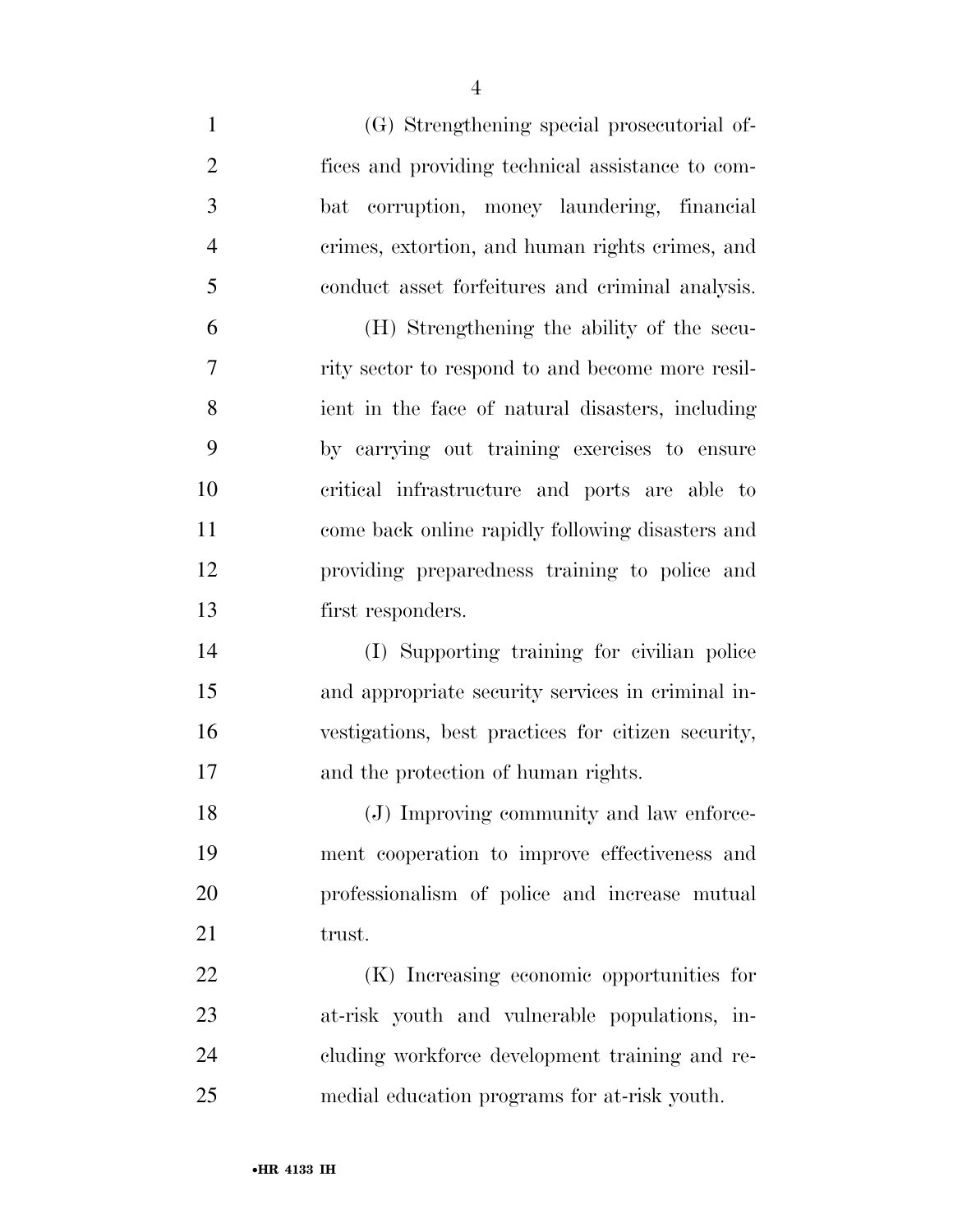| $\mathbf{1}$   | (L) Improving juvenile justice sectors              |
|----------------|-----------------------------------------------------|
| $\overline{2}$ | through regulatory reforms, separating youth        |
| 3              | from traditional prison systems, and improving      |
| $\overline{4}$ | support and services in juvenile detention cen-     |
| 5              | ters.                                               |
| 6              | (3) To prioritize efforts to combat corruption      |
| 7              | and include anti-corruption components to programs, |
| 8              | including by—                                       |
| 9              | (A) strengthening national justice systems          |
| 10             | and attorneys general and supporting inde-          |
| 11             | pendent media and investigative reporting;          |
| 12             | (B) supporting multilateral anti-corruption         |
| 13             | mechanisms; and                                     |
| 14             | (C) encouraging cooperative agreements              |
| 15             | between the Department of State, other rel-         |
| 16             | evant Federal departments and agencies, and         |
| 17             | the attorneys general of relevant countries to      |
| 18             | fight corruption in the Caribbean.                  |
| 19             | (4) To promote the rule of law in the Caribbean     |
| 20             | and counter malign influence from authoritarian re- |
| 21             | gimes, including China and Russia, by:              |
| 22             | (A) Monitoring security assistance from             |
| 23             | authoritarian regimes and taking steps nec-         |
| 24             | essary to ensure that this assistance does not      |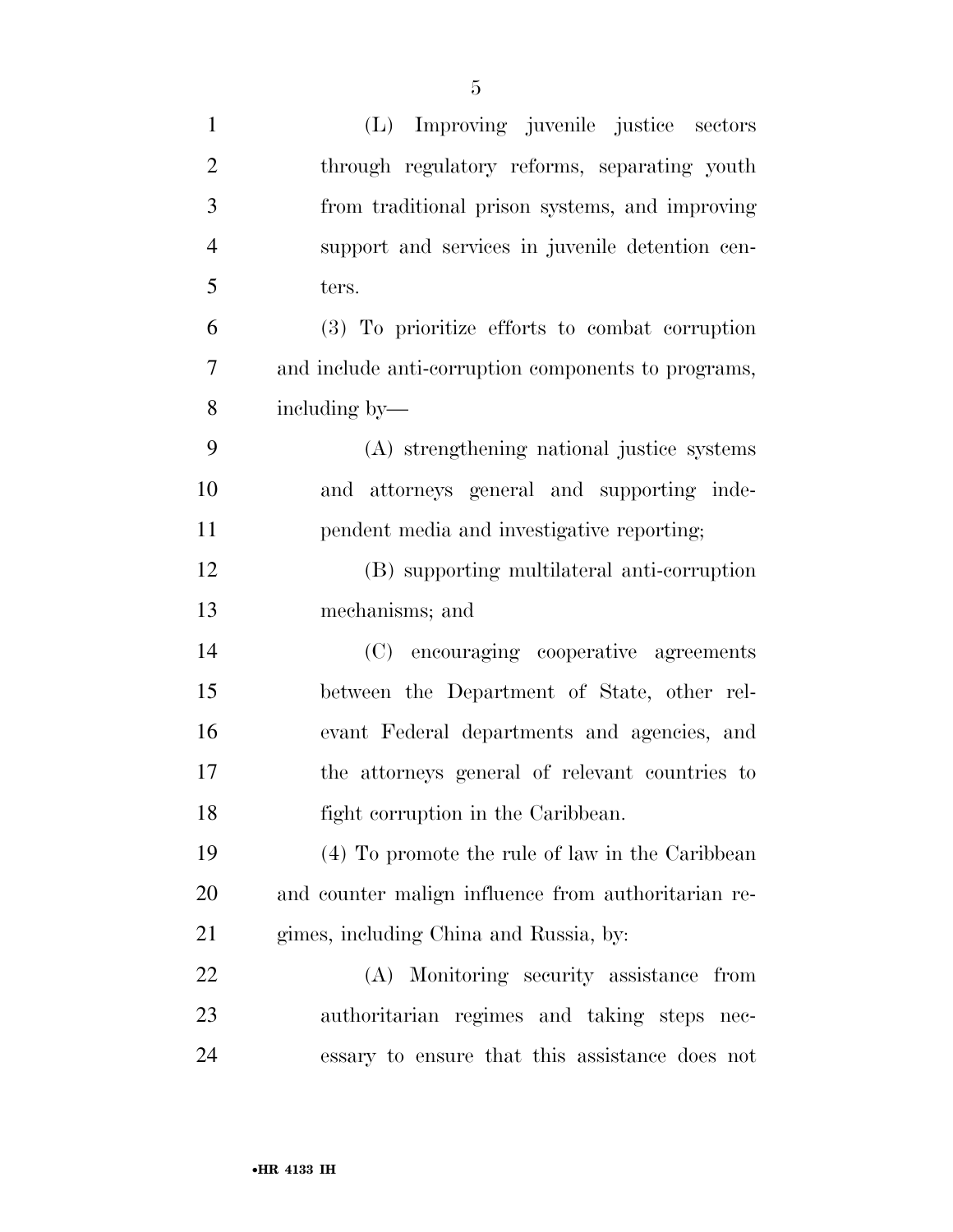undermine or jeopardize U.S. security assist-ance.

 (B) Evaluating and, as appropriate, re- stricting United States involvement in invest- ment and infrastructure projects financed by authoritarian regimes that might obstruct or otherwise impact United States security assist-ance to beneficiary countries.

 (C) Monitoring and restricting equipment and support from high risk vendors for tele- communications infrastructure in beneficiary countries.

 (D) Countering disinformation by pro- moting transparency and accountability from beneficiary countries.

 (E) Eliminating corruption linked to in- vestment and infrastructure facilitated by au- thoritarian regimes through support for invest- ment screening, competitive tendering and bid- ding processes, the implementation of invest-ment law, and contractual transparency.

 (5) To promote strategic engagement with the governments of beneficiary countries through effec-24 tive branding and messaging of United States assist-ance and security cooperation, including by devel-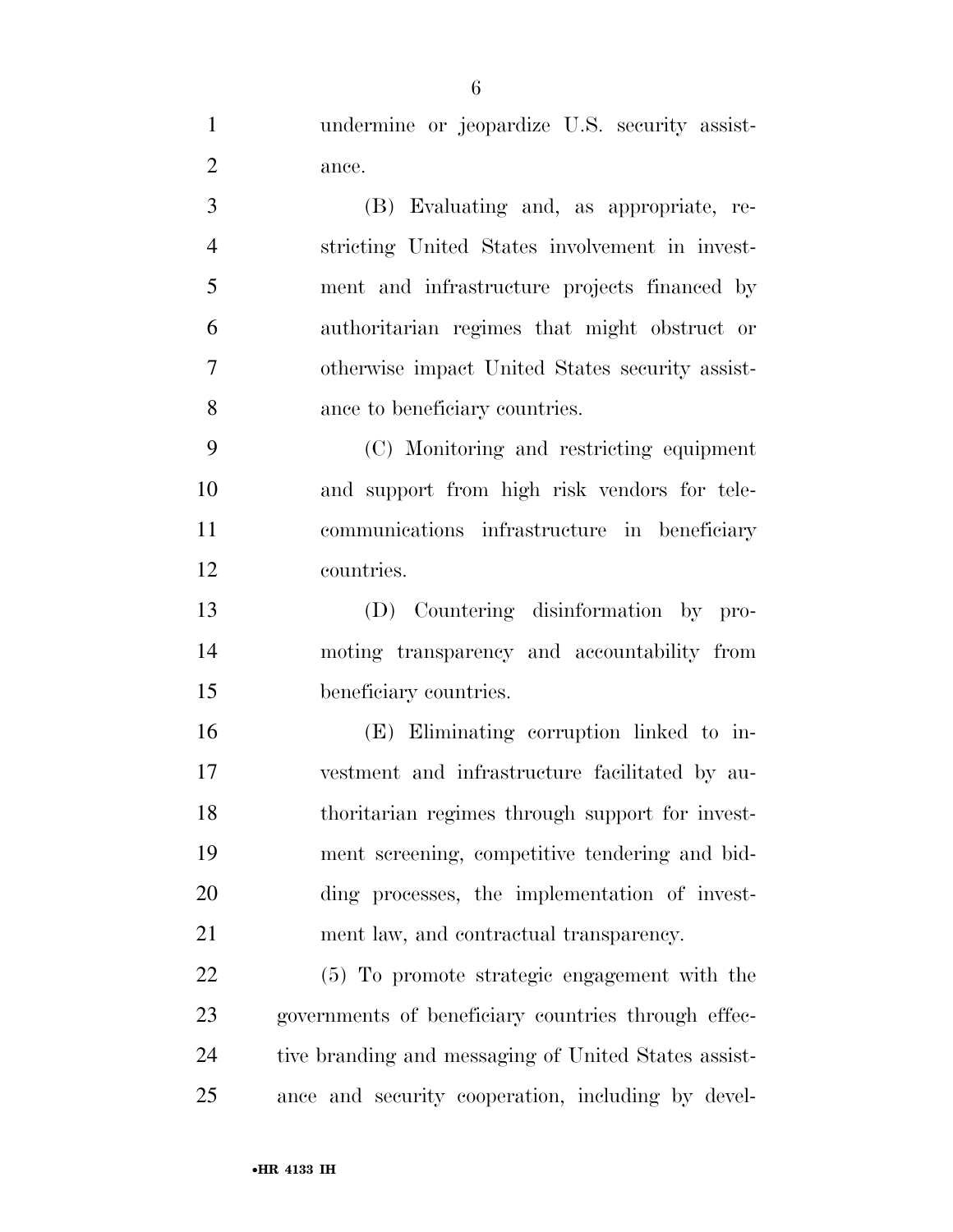oping a public diplomacy strategy for educating citi- zens of beneficiary countries about United States as- sistance and security cooperation programs and ben-efits.

#### **SEC. 3. STRATEGY TO IMPROVE DISASTER RESILIENCE.**

 (a) PRIORITIZATION.—During the 5-year period be- ginning on the date of the enactment of this Act, the Sec- retary of State shall, in consultation with the Adminis- trator of the United States Agency for International De- velopment and the President and Chief Executive Officer of the Inter-American Foundation, prioritize efforts to in- crease disaster response and resilience by carrying out programs in beneficiary countries for the following pur-poses:

 (1) Encouraging coordination between bene- ficiary countries and relevant Federal departments and agencies to provide expertise and information sharing.

 (2) Supporting sharing of best practices on dis- aster resilience including constructing resilient infra-structure and rebuilding after natural disasters.

 (3) Improving rapid-response mechanisms and cross-government organizational preparedness for natural disasters.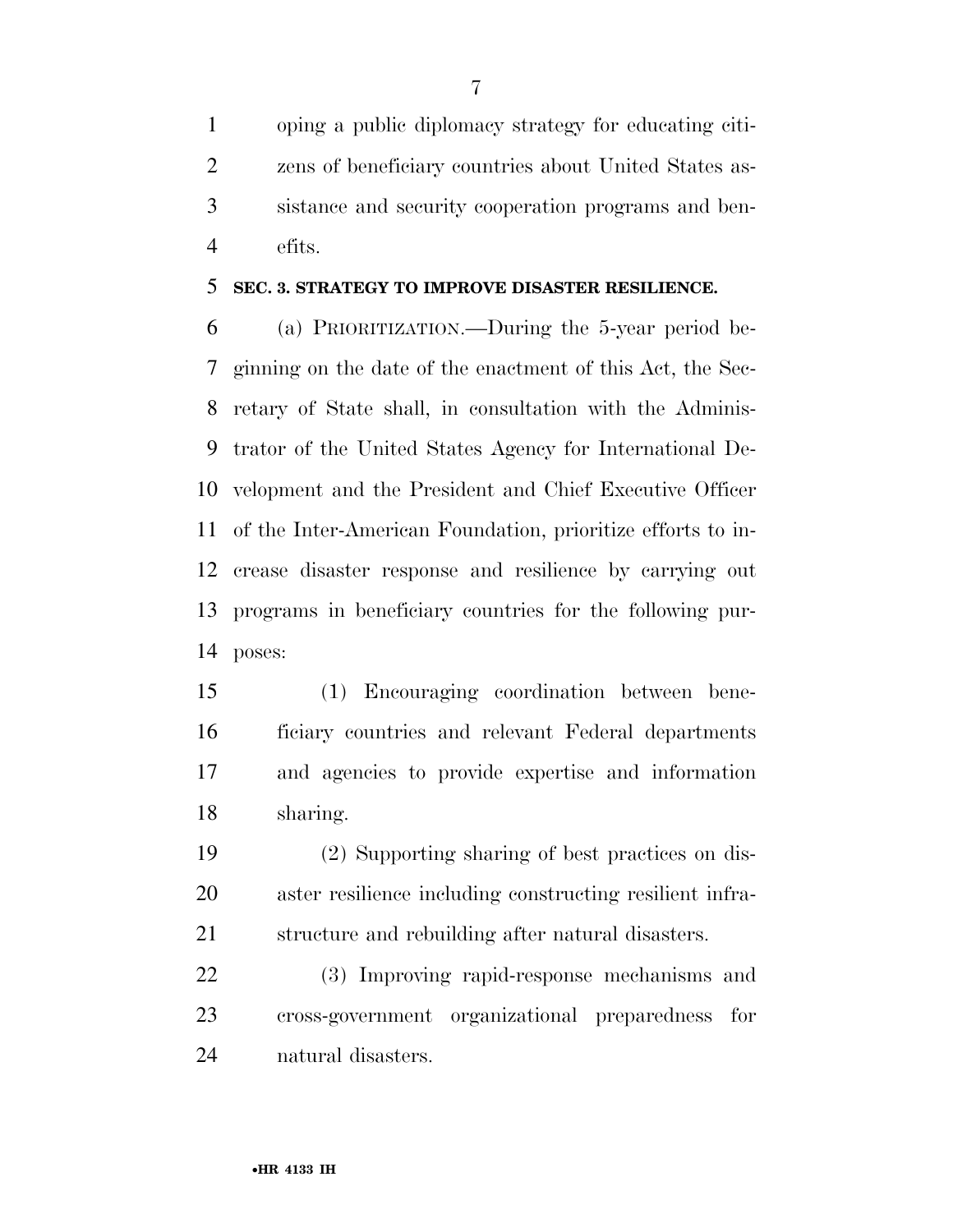(b) STRATEGY.—Not later than 180 days after the date of the enactment of this Act, the Secretary of State shall, in coordination with the Administrator of the United States Agency for International Development and in con- sultation with the President and Chief Economic Officer of the Inter-American Foundation, submit to the appro- priate congressional committees a strategy that incor- porates specific, measurable benchmarks to achieve the purposes described in subsection (a) and to inform citizens of beneficiary countries about the extent and benefits of United States assistance to such countries. In developing such strategy, the Secretary of State shall also consult with nongovernmental organizations in beneficiary coun-tries and in the United States.

 (c) ANNUAL PROGRESS UPDATE.—The Secretary, in coordination with the Administrator, shall annually submit to the appropriate congressional committees a written de- scription of the progress made as of the date of such sub- mission in meeting the benchmarks included in the strat-egy submitted pursuant to subsection (b).

#### **SEC. 4. MONITORING AND REPORTING REQUIREMENTS.**

 Not later than 180 days after the date of the enact- ment of this Act, the Secretary of State, in coordination with the Administrator of the United States Agency for International Development, shall submit to the appro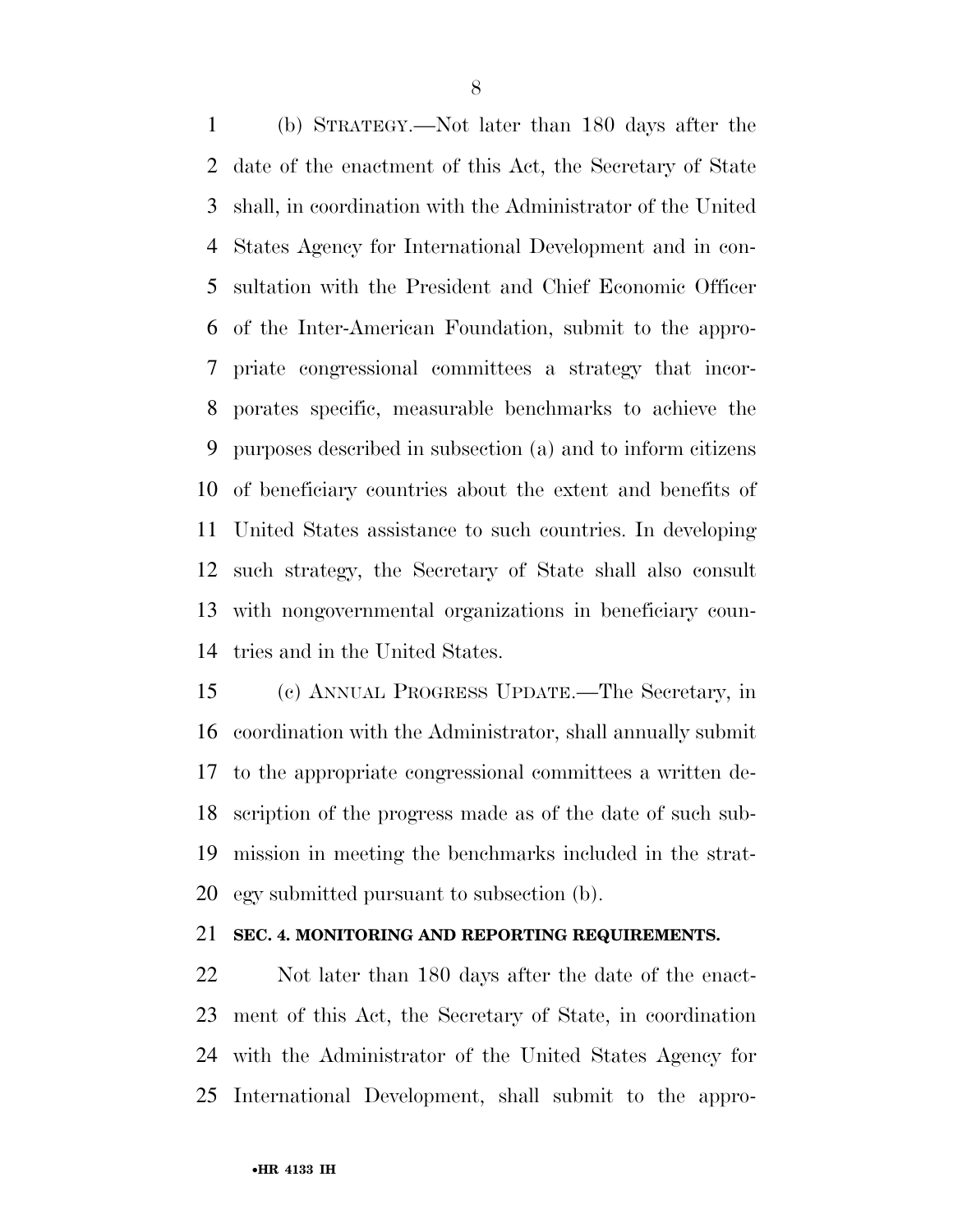priate congressional committees an implementation plan that includes a timeline and stated objectives for actions to be taken with respect to the Caribbean Basin Security Initiative. The plan shall also include the following ele-ments:

 (1) A multi-year strategy with a timeline, over- view of objectives, and anticipated outcomes for the region and for each beneficiary country, with respect to each program area described in section 2.

 (2) Specific, measurable benchmarks to track the progress of the Initiative towards accomplishing the outcomes described pursuant to paragraph (1). (3) A plan for the delineation of the roles to be carried out by the Department of State, the United States Agency for International Development, the Department of Justice, the Department of Defense, and any other Federal department or agency in car-rying out the Initiative, to prevent overlap and unin-

 (4) A plan to coordinate and track all activities carried out under the Initiative between all relevant Federal departments and agencies, in accordance with the publication requirements described in sec-tion 4 of the Foreign Aid Transparency and Ac-

tended competition between activities and resources.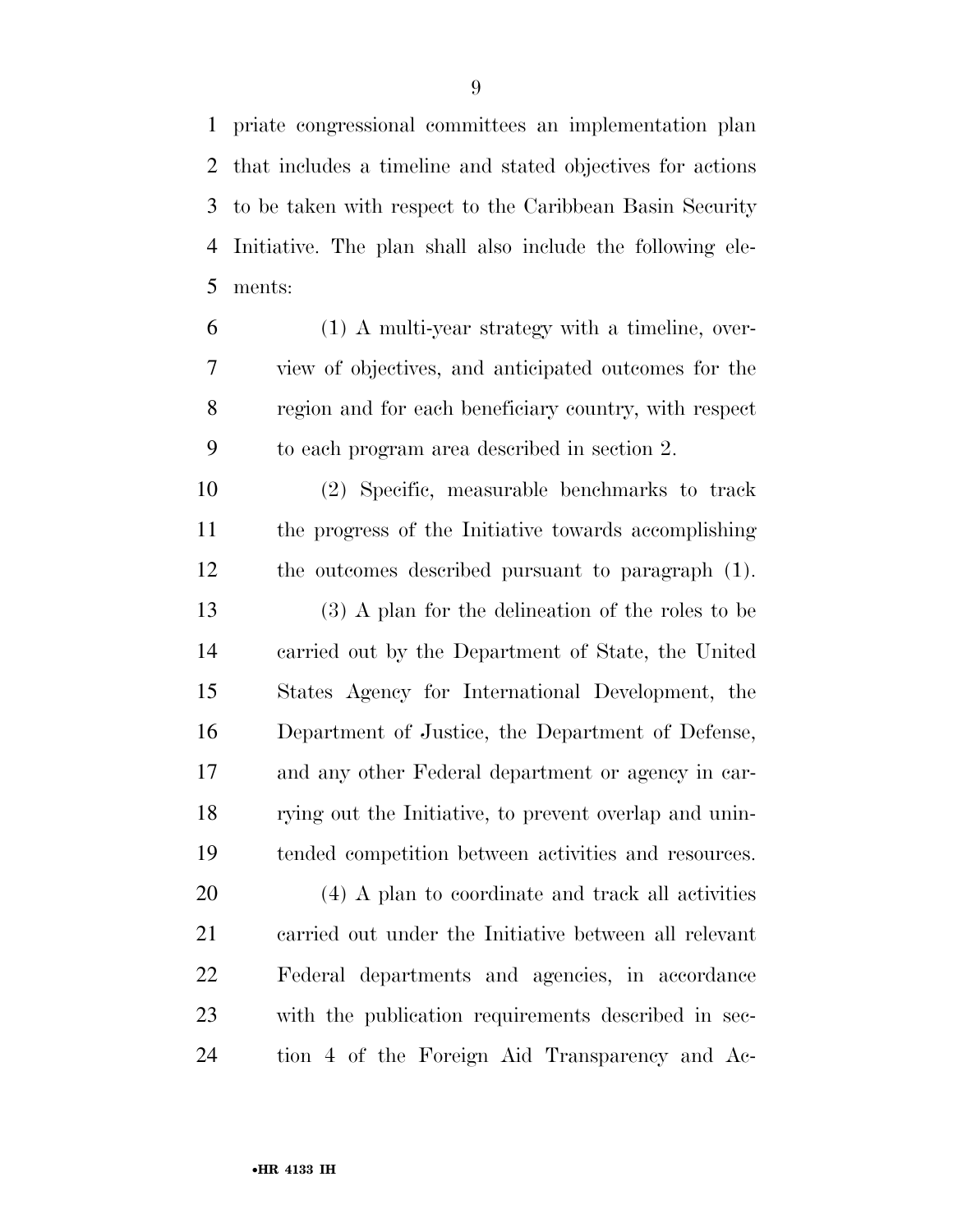| $\mathbf{1}$   | countability Act of $2016$ (Public Law 114–191; 22)   |
|----------------|-------------------------------------------------------|
| $\overline{2}$ | U.S.C. 2394c).                                        |
| 3              | (5) The results achieved during the previous          |
| $\overline{4}$ | year-                                                 |
| 5              | (A) of monitoring and evaluation measures             |
| 6              | to track the progress of the Initiative in accom-     |
| 7              | plishing the benchmarks included pursuant to          |
| 8              | paragraph $(2)$ ; and                                 |
| 9              | (B) of the implementation of the strategy             |
| 10             | and plans described in paragraphs $(1)$ , $(3)$ , and |
| 11             | (4).                                                  |
| 12             | $(6)$ A description of the process for co-locating    |
| 13             | Caribbean Basin Security Initiative projects funded   |
| 14             | by the United States Agency for International De-     |
| 15             | velopment and the Bureau of International Nar-        |
| 16             | cotics and Law Enforcement Affairs of the Depart-     |
| 17             | ment of State, to ensure that crime prevention fund-  |
| 18             | ing and enforcement funding are used in the same      |
| 19             | localities as necessary.                              |
| 20             | SEC. 5. DEFINITIONS.                                  |
| 21             | In this Act:                                          |
| 22             | (1) APPROPRIATE CONGRESSIONAL COMMIT-                 |
| 23             | TEES.—The term "appropriate congressional com-        |
| 24             | mittees" means—                                       |
|                |                                                       |